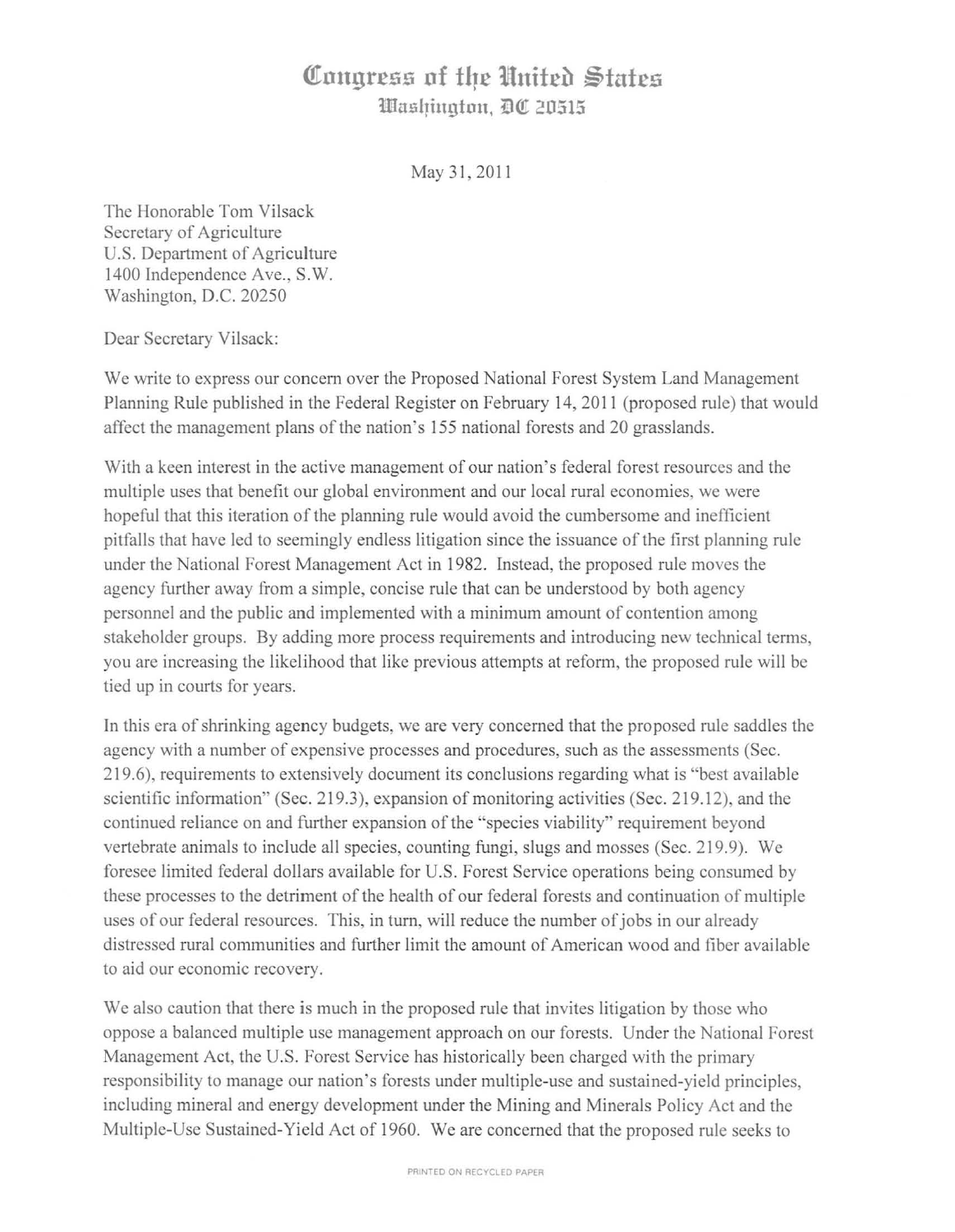The Honorable Tom Vilsack May 31, 2011 Page 2 of 6

elevate vague, undefined new concepts and categories of analysis such as "species of conservation concern," "restoration," "social sustainability," and "ecosystem resiliency" above its primary multi-use statutory mandate. The proposed rule also seeks to insert controversial climate change policies, not authorized by Congress, as a primary driver of future regulations on forest unit management.

These controversial proposed changes not only will add to the gridlock currently faced by the agency, but also will force significant costs onto already burdened taxpayers as the federal government is required to pay for agencies' legal fees and, either as part of a settlement or because it does not prevail in litigation, other parties' attorneys' fees out of Judgment Act and Equal Access to Justice Act funds. In the latter case, the payments come directly out of the agency's budget, further hampering its ability to manage our nation's forests. The impairment of the process by which state, county, and local governments may meaningfully participate in the development of land and resource management plans (a process known as "coordination", found in Sec. 219.7 of the current rule) further adds to the threat of litigation against the agency.

Given the above mentioned potential costs and risks associated with the proposed rule, we call your attention to President Obama's January 18,2011 executive order that requires agencies to assure that the costs of a rule are justified by the benefits achieved and that the regulations impose the least burden on society. We do not believe that the proposed rule complies with the President's executive order.

We urge you to direct the U.S. Forest Service to redraft the proposed rule to make it simpler and less encumbered with process, and to eliminate provisions like the "species viability" clause that surpass Congress' statutory direction. It is possible to meet the objectives of the National Forest Management Act and the Multiple Usc-Sustained Yield Act without bogging the agency down with exercises that further separate it from the many citizens who depend on our nation's forests for sustainable clean air, clean water, recreation, harvesting offish and wildlife, grazing, and timber production. Please do not lose this opportunity to produce a planning rule that is truly simple, understandable, flexible and defendable in court.

Thank you for your immediate attention to these important concerns.

Best regards,

Delen

Greg Walden Member of Congress

 $\frac{1}{\sqrt{2}}$ 

Mike Ross Member of Congress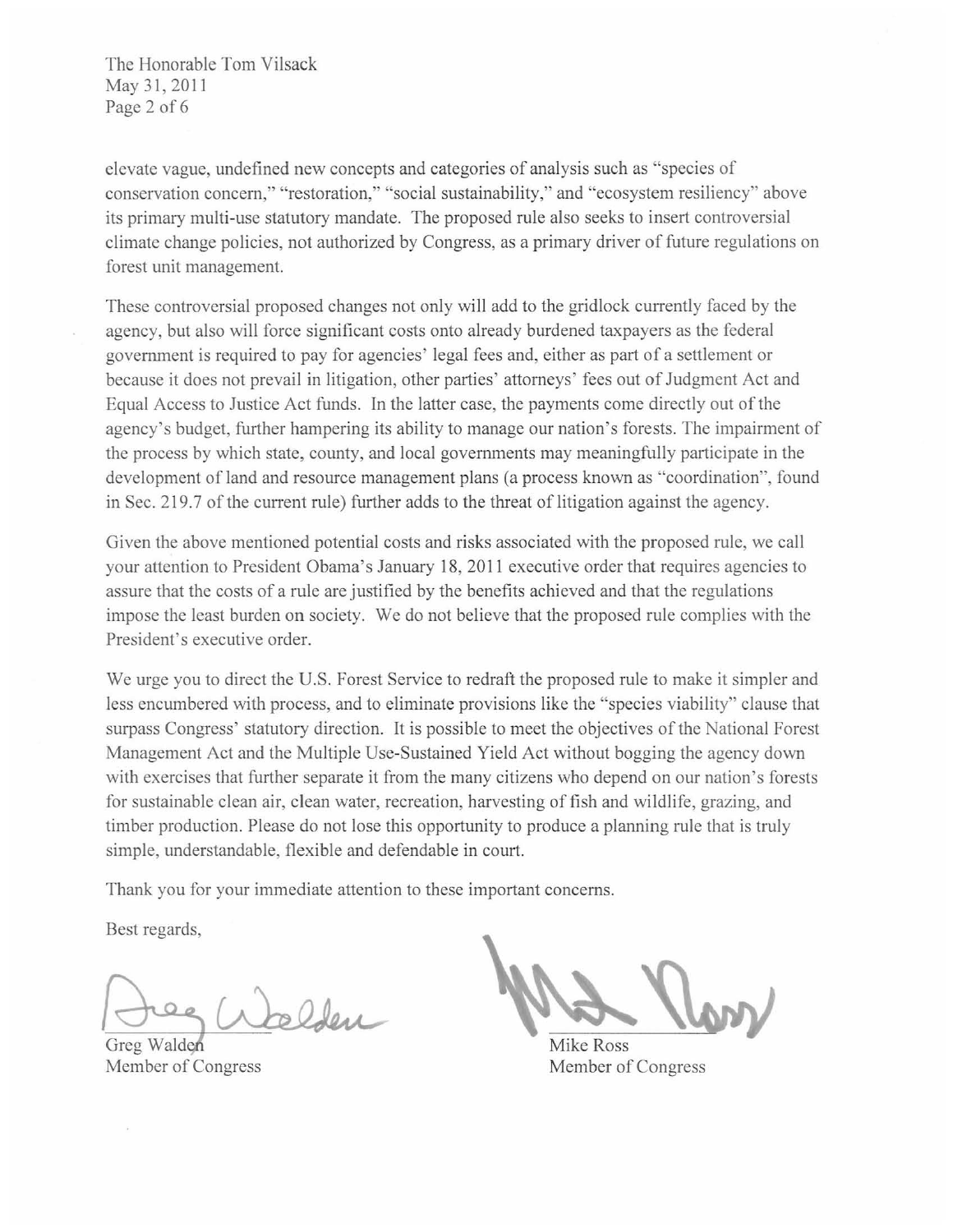The Honorable Tom Vilsack May 31, 2011 Page 3 of 6

 $M / 91$ 

Member of Congress

Wally Herger

Member of Congress

Tom McClintock Member of Congress

Jeff Denham Memher of Congress

Steve Southerland Member of Congress

Jenny Velkey

Denny Rehberg Member of Congress

Kristi Noem

Member of Congress

 $\bigotimes_{\substack{\longrightarrow \\ \Gamma\text{ Congress}}} \overline{\mathcal{L}_i}$ 

Member of Congress

**C:** Rob Bishop

Rob Bishop Member of Congress

Mike Simpson Member of Congress

ma

Walter B. Jones Member of Congress

**LUNDARY** lam

Steve Pearce Member of Congress

David Rivera Member of Congress

Cathy McMorris Rodgers Member of Congress

's  $M_{\text{Robert}}$ 

Wittman Member of Congress

mie

Jo Bonner Member of Congress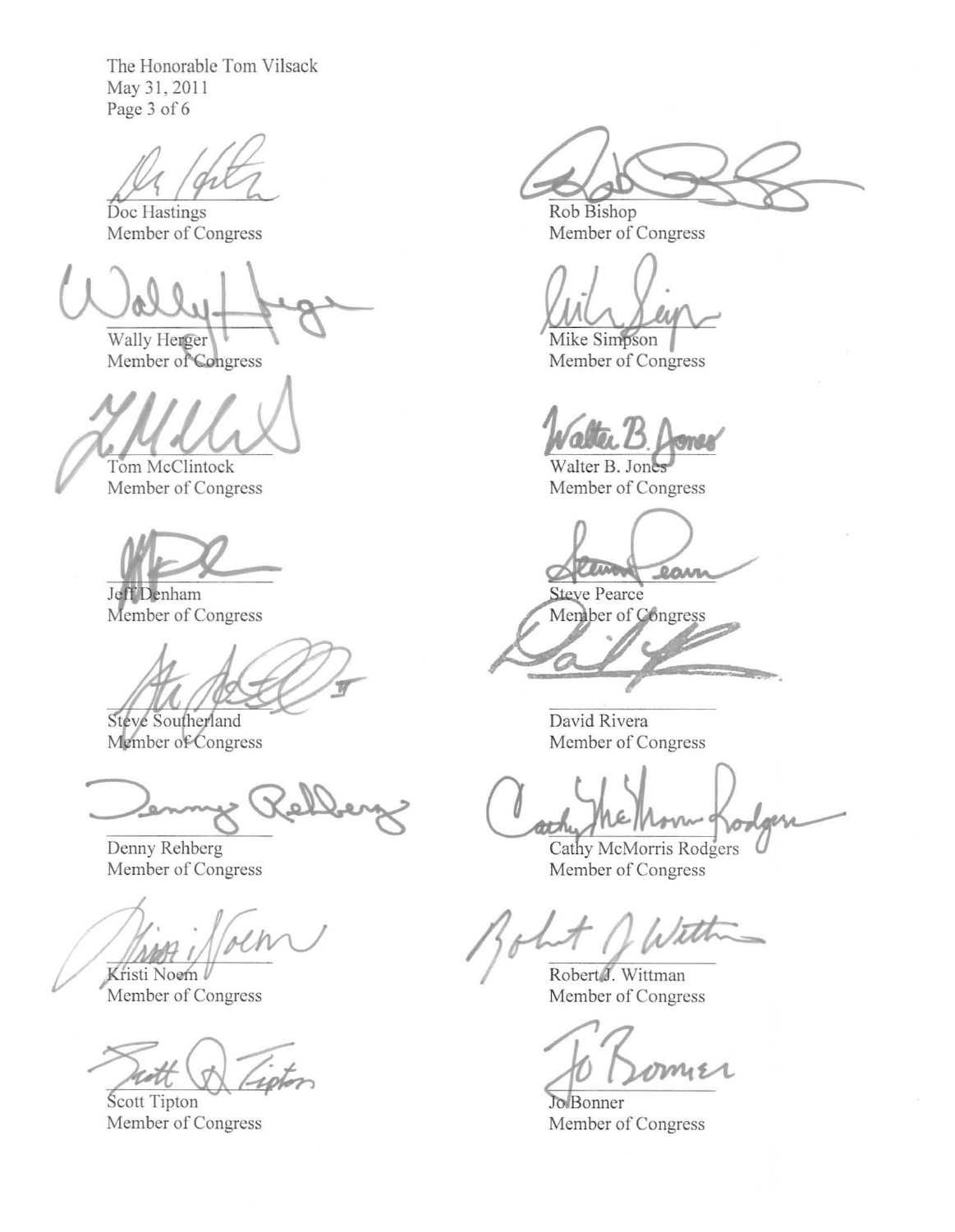The Honorable Tom Vilsack May 31, 2011 Page 4 of 6

Jeff Flake

Member of Congress

Bul R. Jalger

Raúl Labrador Member of Congress

ome a

Louie Gohmert Member of Congress

Jo Ann Emerson Member of Congress

Sean Duffy

Member of Congress

Jim Costa Member of Congress

Kurt Schrader Member of Congress

Godlette

**Bob Goodlatte** Member of Congress

Bin Flores

**Bill Flores** Member of Congress

**Bill Johnson** Member of Congress

 $\mathscr{O}$  Col

Mike Coffman Member of Congress

John J. Duncan, Jr. Member of Congress

Jurge Chip Cravaack Member of Congress

aime Aerrein Bentter

Jaime Herrera Beutler Member of Congress

Glenn 'GT' Thompson Member of Congress

rethio Cynthia Lummis

Member of Congress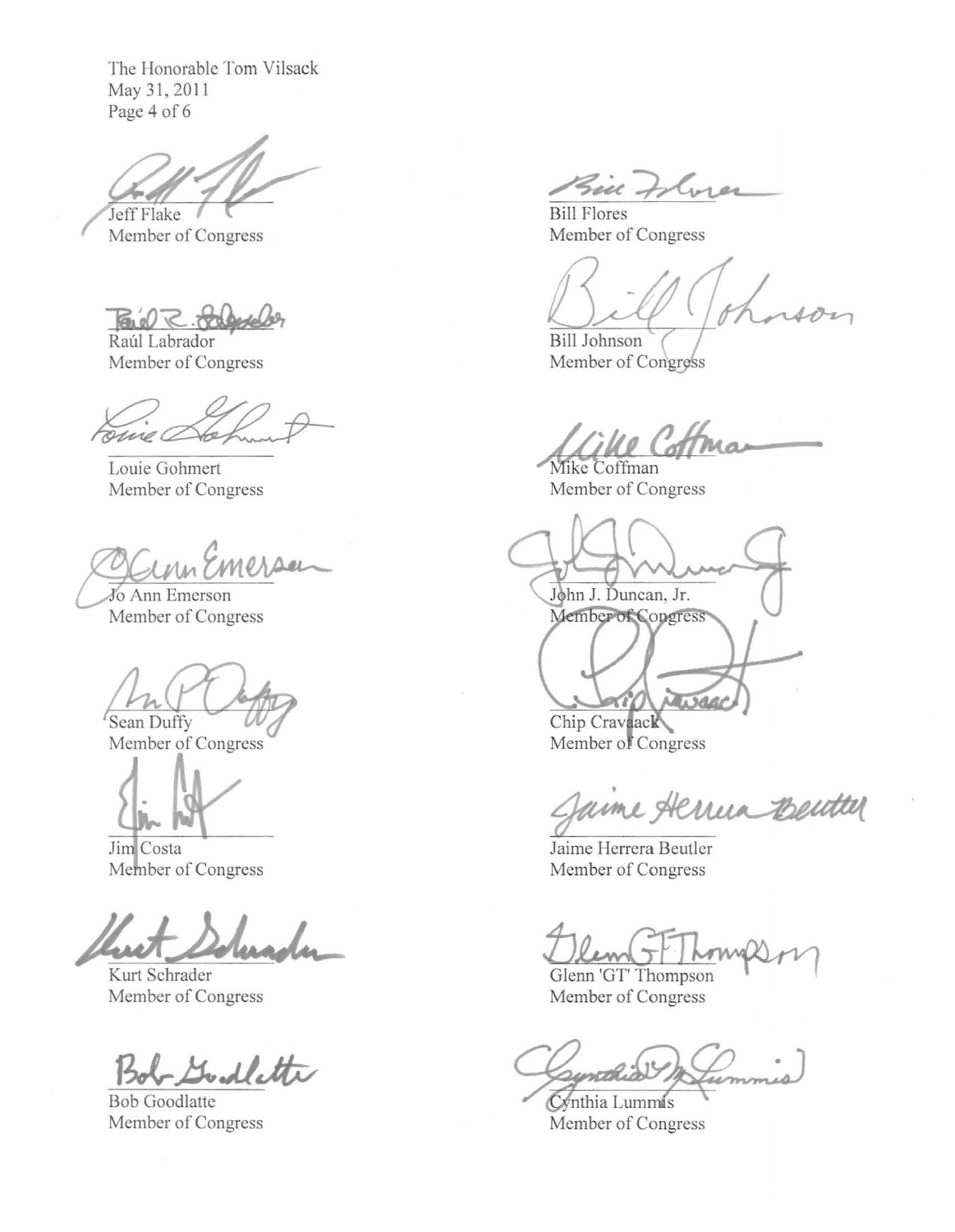The Honorable Tom Vilsack May 31,2011 Page 5 of 6

Don Young Member of Congress

Rick Crawford Member of Congress

• rd Adrian Smith

Member of Congress

Elton Gallegly

Member of Congress

Kamar Smith

Member of Congress

Alan Nunnelec Member of Congress

Cory Gardner

Member of Congress

Member of Congress

4. Millay

Michael Conaway<br>Member of Congress<sup>6</sup>

 $\overline{\phantom{a}}$ 

Paul A. Gosar, D.D.S. Member of Congress

ian

Trent Franks Member of Congress

Um *Flowskel* 

Member of Congress

 $\frac{d}{dR}$  and  $\frac{d}{dR}$ 

Reid Ribble Member of Congress

Lynn Jenkins Member of Congress

Jason Chaffetz Member of Congress

ander

Randy Neugebauer Member of Congress